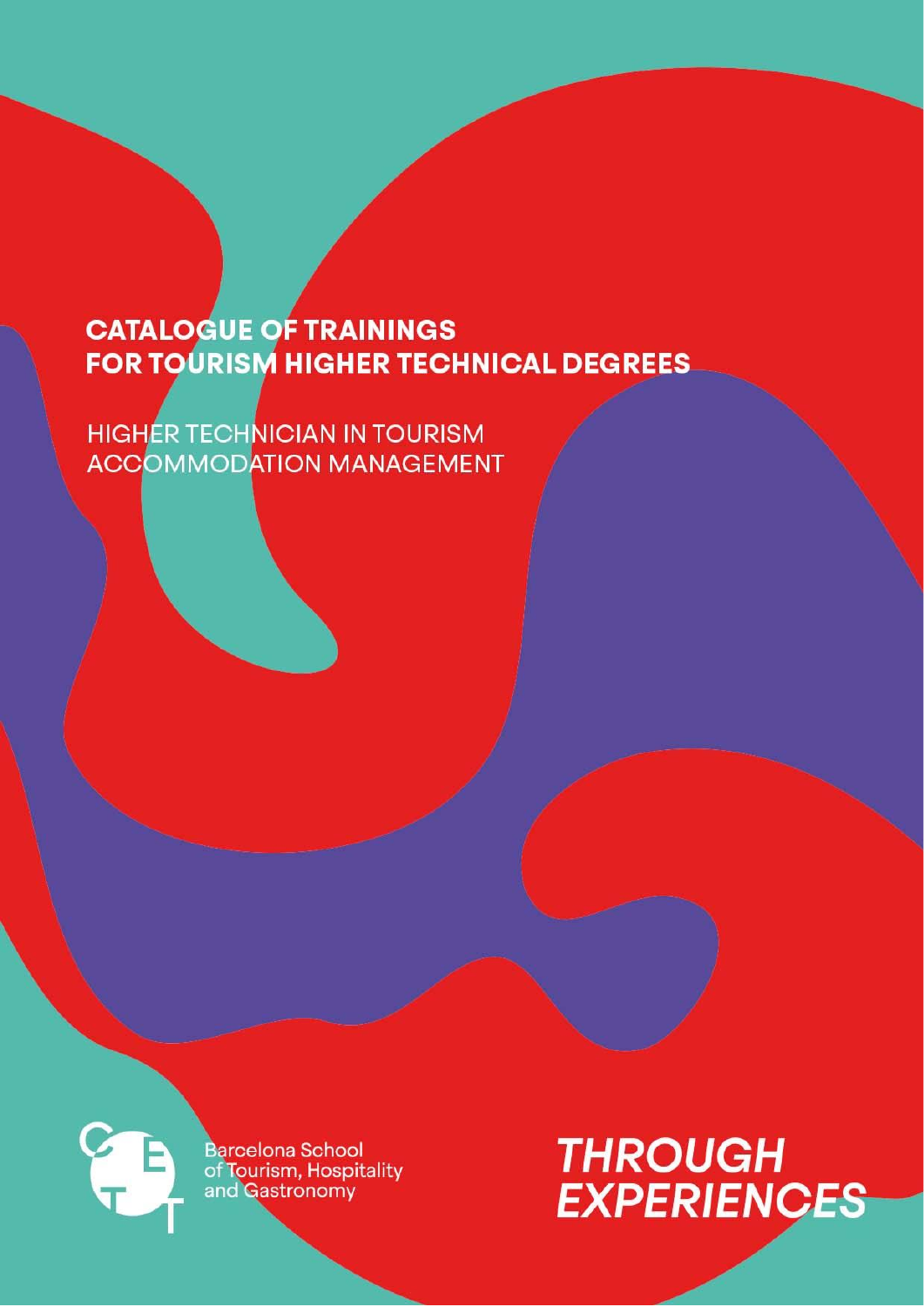



### HIGHER TECHNICIAN IN TOURISM ACCOMMODATION MANAGEMENT

| <b>PROFESSIONAL MODULE</b>                      | <b>HOURS</b> | <b>ECTS</b>    |
|-------------------------------------------------|--------------|----------------|
| <b>MP01 Structure of the tourism market</b>     | 99           | 7              |
| <b>MP02 Front desk and reservations</b>         | 165          | 10             |
| MP03 Floor and housekeeping management          | 99           | 8              |
| <b>MP04 Protocol and public relations</b>       | 99           | 8              |
| <b>MP05 Tourist marketing</b>                   | 99           | 10             |
| <b>MP06 Event commercialization</b>             | 66           | 5              |
| <b>MP07 Management of tourist accommodation</b> | 165          | 16             |
| <b>MP08 Human resources in accommodation</b>    | 66           | 5              |
| <b>MP09 English</b>                             | 132          | $\overline{7}$ |
| <b>MP10 Second Foreign Language: French</b>     | 132          | 7              |
| <b>MP11 Training and Career Counselling</b>     | 66           | 5              |
| MP12 Business and entrepreneurship              | 66           | 4              |
| MP13 Tourist accommodation management project   | 297          | 5              |
| <b>MP14 AWP Apprenticeship in workplaces</b>    | 383          | 22             |
| <b>MP15 Information Technologies</b>            | 66           | $\Omega$       |

#### **MP01 Structure of the tourism market**

Hours: 99

ECTS: 8

The technician:

contextualizes the tourism sector, its historical evolution and the current situation, analysing the implications as a socio-economic activity. Identifies the different tourist typologies relating them to the demand and its foreseeable evolution. Analyses the tourist offer by characterizing the main components, as well as the intermediation and distribution channels. Characterizes the tourist demand by relating the different factors and elements that motivate it, as well as its current trends.

FU1: Contextualization of the tourism sector

FU2: Tourist typologies and trends

FU3: Tourism supply and demand

#### **MP02 Front desk and reservations**

Hours: 165

ECTS: 10

The technician:

supervises the front desk department analysing the organization according to the type of tourist establishment, the available staff, the type of clientele, the occupation and the profitability. Optimizes the occupancy of the establishment by characterizing it and applying different systems and types of reservations. Formalizes the previous and simultaneous operations at the entrance of the clients, analysing them and applying the associated tasks. Controls and provides the front desk service during the clients stay, analysing it and applying the operations derived from this phase. Controls the distinctive security systems of tourist accommodation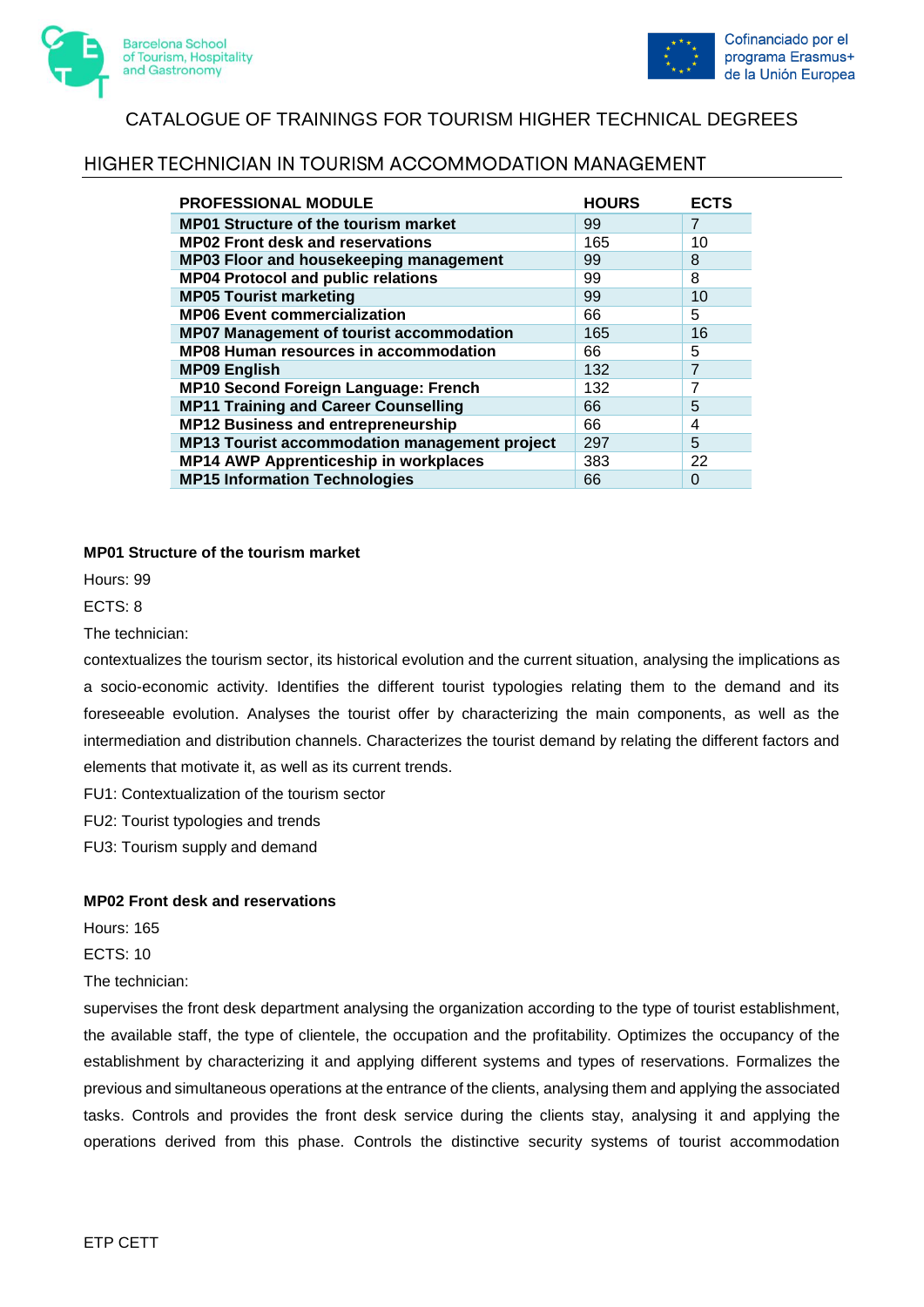



establishments, relating the organizational structure and security contingencies with the applicable security elements and measures.

FU 1: organization of the front desk department.

UF 2: reserve management.

- FU 3: front desk procedures.
- UF 4: security systems.

#### **MP03 Floor and housekeeping management**

Hours: 99

ECTS: 8

The technician:

organizes the floor and housekeeping department justifying the planning according to the type of establishment, the available staff, the type of clientele, the occupation and the profitability. Organizes of the physical spaces of the floor areas and common or public areas. Laundry and linen: location and distribution in equipment plant, machines and furniture. Controls the products, materials and facilities of the housekeeping department, describing the replacement, storage, conservation and valuation processes. Reviews the status of the maintenance of facilities, machinery and equipment, justifying the systems and procedures for conservation and maintenance. Supervises the neatness and fine-tuning of accommodation units and common areas, characterizing the service provision processes. Supervises the decoration and setting of the accommodation area and common or public areas, characterizing the architectural styles, furniture, decorative elements, lighting and current trends. Controls the laundry and linen service, analysing and applying the operations derived from this subdepartment.

FU 1: housekeeping organization.

FU 2: management of facilities, facilities and resources.

FU 3: supervision of the accommodation area

FU 4: laundry and linen

#### **MP04 Protocol and public relations**

Hours: 99

ECTS: 8

The technician:

applies the institutional protocol analysing the different organizational systems and using the official protocol and precedence regulations. applies the business protocol describing the different elements of design and organization according to the nature, the type of event and the audience to whom it is aimed. Applies the social protocol identifying the forms according to the different social situations. Establishes communication with clients relating the techniques used with the type of user. Applies the foundation.

- FU1: Institutional, business and social protocol
- FU2: Communication and customer service
- FU3: Public relations in the tourism field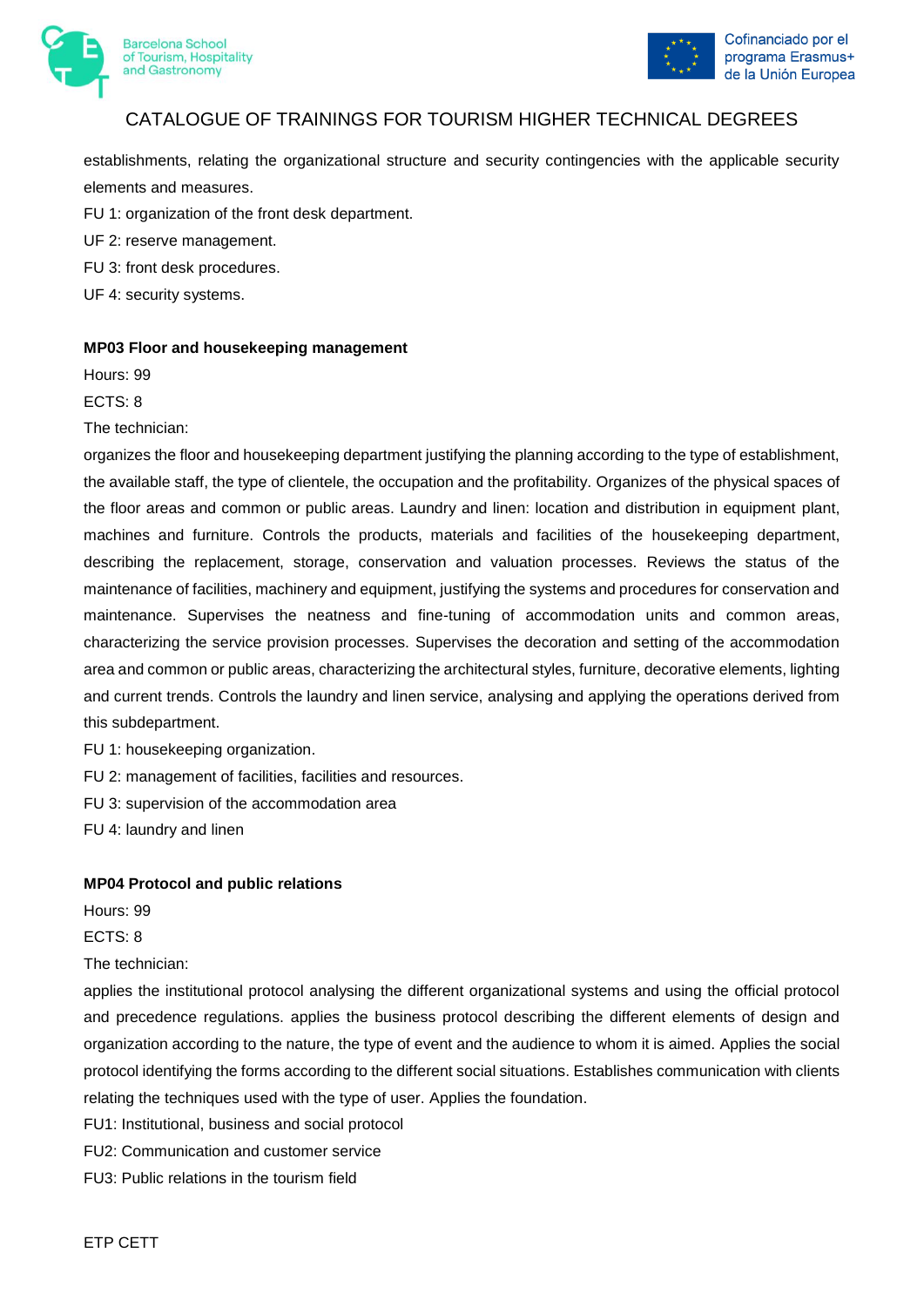



#### **MP05 Tourist marketing**

Hours: 99 ECTS: 10

The technician:

characterizes tourist marketing recognizing the basic elements that compose it. Interprets market segmentation and product and / or service positioning, recognizing quantitative and qualitative data. Recognizes the purchase decision process of consumers analysing their motivations and needs. Recognizes the purchase decision process of consumers analysing their motivations and needs. Identifies the elements of marketing recognizing the application to the tourism sector. Applies new technologies in tourism marketing analysing the applications and opportunities in the development of marketing policies. Characterizes the marketing plan relating it to the various types of companies and products or services.

FU1: Foundations of tourism marketing

FU2: Consumers of tourism products and services

FU3: Marketing-mix and new technologies

FU4: The marketing plan

#### **MP06 Event commercialization**

Hours: 66

ECTS: 5

The technician:

organizes event commercialization department justifying planning. Markets the offer of events, relating it to the characteristics of the establishment and to the demand. Plans different events relating management methods with their typology and objectives. Monitors events by analysing pre-established quality standards. Controls the effective closing of the event by analysing the financial management and the quality of the service provided. FU 1: management of the department of conventions and events.

FU 2: planning, development and control of events.

#### **MP07 Management of tourist accommodation**

#### **Hours: 165**

#### **ECTS: 16**

#### The technician:

coordinates the accommodation area with the rest of the areas of the tourist establishment analysing the organizational structure. Determines the economic and financial profitability of minor business investment projects, characterizing and evaluating the different financing systems. Controls the economic exploitation of the departments under its supervision, recognizing and determining the structure of income and expenses. Controls the application of quality management systems, assessing the implication in a more efficient management of the tourist accommodation establishment. Coordinates the environmental management system characterizing the different environmental management systems.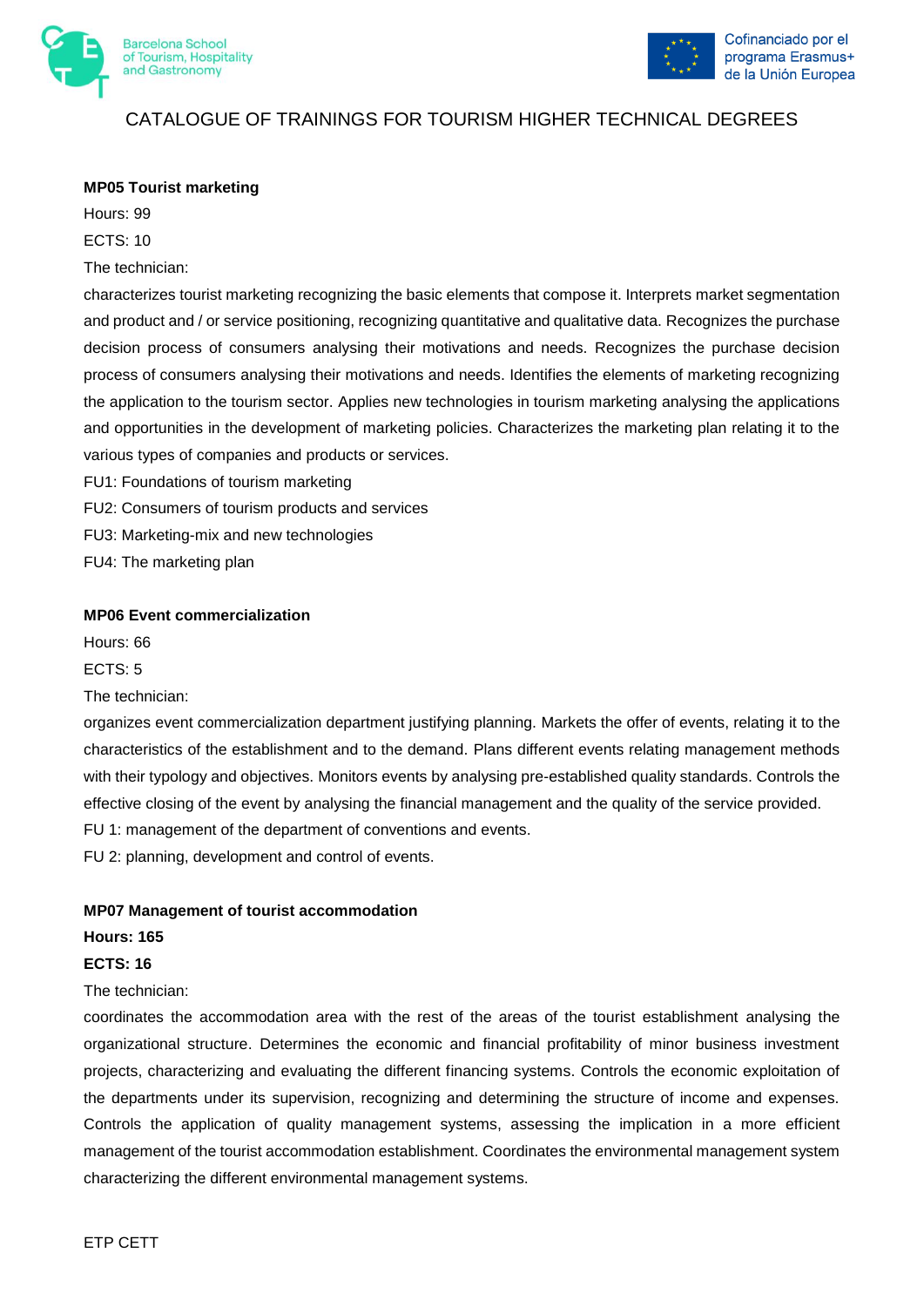



- FU 1: coordination of the accommodation area.
- FU 2: economic and financial profitability.
- FU 3: economic exploitation.
- FU 4: quality systems.

#### **MP08 Human resources in accommodation**

Hours: 66

ECTS: 5

The technician:

proposes the selection of staff characterizing the different professional profiles. Organizes human resources, analysing and applying the staff organization systems. Integrates dependent staff into the organizational structure of the tourist establishment, recognizing and applying personnel management tools. Manages dependent personnel, recognizing and implementing personnel management techniques.

FU 1: human resources selection.

FU 2: human resources planning.

FU 3: personnel management.

#### **MP09 English**

Hours: 132

ECTS: 7

The technician:

recognizes professional and everyday information contained in all types of oral speeches issued by any means of communication in standard language, accurately interpreting the content of the message. Interprets professional information contained in complex written texts, comprehensively analysing the contents. Emits clear and highly structured oral messages, analysing the content of the situation and adapting to the interlocutor's linguistic register. Prepares documents and reports for the professional field or daily life, using the appropriate records for each situation.

FU1: Technical English

#### **MP10 Second foreign language: French**

Hours: 132

ECTS: 7

The technician:

recognizes professional and everyday information contained in clear and simple oral speeches delivered in standard language, identifying the global content of the message. Interprets professional information contained in simple written texts, comprehensively analysing their contents. Emits simple, clear and highly structured oral messages, using the appropriate registers for each situation. Prepares simple texts in standard language related to the professional field or daily life, using the appropriate registers for each situation.

FU1: French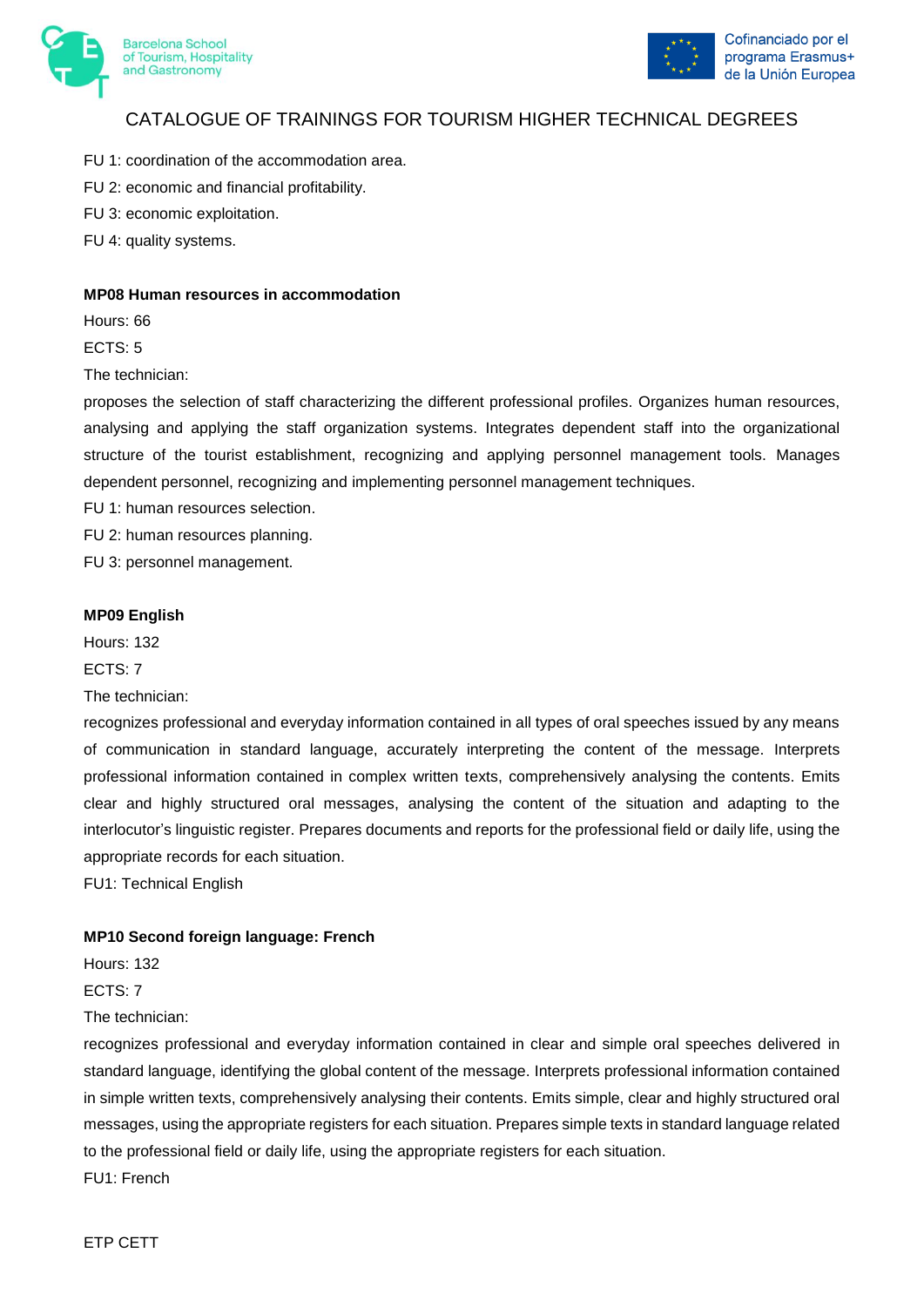



#### **MP11 Training and Career Counselling**

Hours: 66 ECTS: 5 The technician:

selects employment opportunities, identifying the different insertion possibilities and life-long learning alternatives. Applies teamwork strategies, assessing effectiveness and efficiency to achieve the organization's objectives. Exercises the rights and fulfils the obligations derived from labour relations, recognizing them in the different employment contracts. Determines the protective action of the Social Security system against the different contingencies covered, identifying the different types of benefits. Evaluates the risks derived from professional activity, analysing working conditions and risk factors present in the work environment. Participates in the development of a risk prevention plan in a small company, identifying the responsibilities of all the agents involved. Applies individual and collective prevention and protection measures, analysing risk situations in the work environment of the higher technician in travel agencies and event management.

FU1: Labour integration

FU2: Prevention of occupational risk

#### **MP12 Business and entrepreneurship**

Hours: 66

ECTS:4

The technician:

recognizes the capacities associated with the entrepreneurial initiative, analysing the requirements derived from jobs and business activities. Defines the opportunity to create a micro-business, assessing the impact on performance around it and incorporating ethical values. Carries out activities for the constitution and start-up of a travel agency and event management micro-business, selecting the legal form and identifying the associated legal obligations. Carries out administrative and financial management activities for a travel agency and event management micro-business, identifying the main accounting and fiscal obligations and getting to know the documentation.

FU1: Enterprise and entrepreneurship

#### **MP13 Tourist accommodation management project**

Hours: 297.

ECTS: 5

The technician:

identifies the accommodation market, the different products, the economic and productive organization and the opportunities, relating them to the project to be implemented. Designs an accommodation project related to the competencies expressed in the title, analysing the economic and technological feasibility. Defines and plans the execution of the project detailing the different phases of its development and the associated documentation. Manages the project defining the monitoring and control procedure. Interprets professional information in